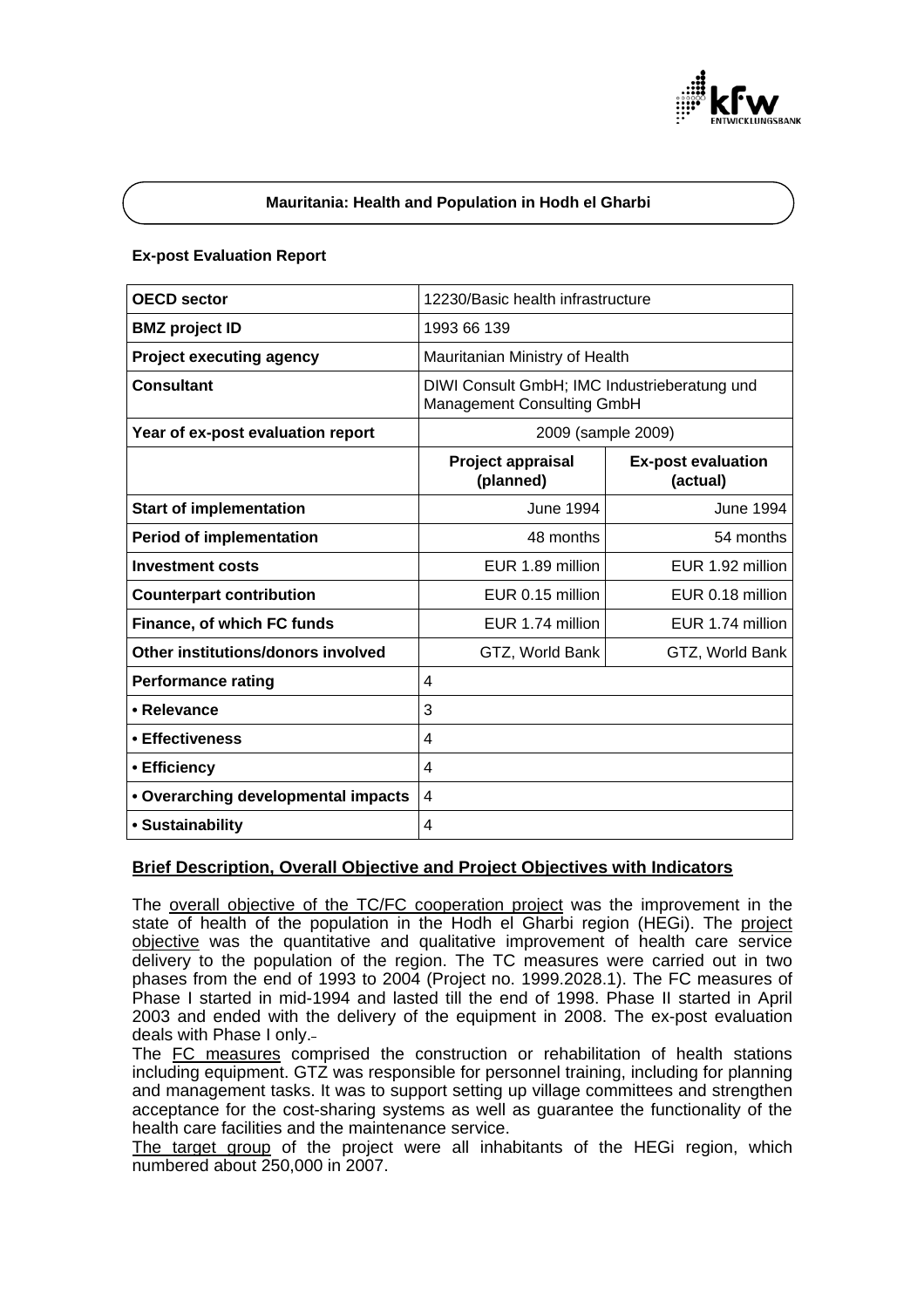# **Project Design/Major Deviations from Original Planning and Main Causes**

The cooperation project was carried out in parallel with numerous donor-financed projects in the health sector, including the most important, the Health and Population Project, begun in 1992, and the subsequent sectoral programme as of 1998, the Health Sector Investment Project of the World Bank. Under the World Bank loan agreement, parallel finance was arranged between the Health and Population Project and FC but no formal cofinance was agreed on.

Complementary to the World Bank measures, the cooperation project comprised the development of primary health care in the HEGi region. As part of the FC measures in Phase I, altogether four health centres and an administrative building were rehabilitated or built (Part 1) and 22 health stations and a ward in a health centre in Kobenni were constructed (Part 2). Planned at project appraisal was the construction or rehabilitation of 23 health stations. Altogether, only 21 were completed. Equipment (including vehicles) and medicine worth DM 300,000 (EUR 153,000) were supplied. The measures of the cooperation project aimed at increased access to all curative and preventive services.

## **Key Results of Impact Analysis and Performance Rating**

We assess overall developmental efficacy as follows:

Relevance: At project appraisal, the core problem was identified as the small number of health care facilities and their limited operational capacity as the reason for low user rates. The FC and TC measures addressed this core problem. As envisaged in the results chain, the construction and rehabilitation of medical infrastructure was to increase the availability of adequate care facilities, improve health care for the inhabitants in the project region and hence make a contribution to improving the state of health of the population. Altogether, this was largely plausible at the time, but by today's standards account would have been taken of additional factors, such as financial and cultural barriers to access, as was also partly done during the project term. The project design conforms with the Millennium Development Goals (particularly MDG 4 and MDG 5). It was also aligned with the main development priorities of the German Federal Government at the time of project appraisal and still is today. Today's priority sectors in Mauritania are decentralisation/democracy promotion, rural development/resource management and fisheries. The project was designed in consultation with GTZ and the World Bank, but the anticipated effects of cooperation (e.g. monitoring, preventive and corrective maintenance) did not materialise as hoped. Altogether, we assess the relevance of the project as satisfactory (Subrating 3).

Effectiveness: Project effectiveness was to be measured with the following indicators: rate of use of the health care facilities, vaccination rate, ratio of pregnant women attending prenatal care, and the rate of professionally assisted births. The user rate did not improve during project implementation or after. Accounting for the demographic trend, it may even have declined compared with project appraisal. The vaccination rate target set of at least 60% was, however, consistently met since 2001. The measures fell just short of the target for the ratio of pregnant women attending preventive medical checkups (40%) at 35%. The target of 20% professionally assisted births was supposedly not met up to 2004. The poor state of repair of at least eight health stations ascertained during Phase II also presumably discouraged the health personnel and the target group and therefore had a detrimental effect on use. Repeated bottlenecks in drugs supply and personnel availability also had an adverse effect. Altogether, effectiveness was unsatisfactory. It falls short of expectations, although some positive results were achieved, such as the relatively stable and high vaccination rate (Subrating 4).

Efficiency: The intention at project appraisal was to closely involve village committees and local crafts trades in building measures. This caused considerable delays in the construction of the health stations. Instead of the planned eight months, it took an average of 22 months. Altogether, though, the total implementation period only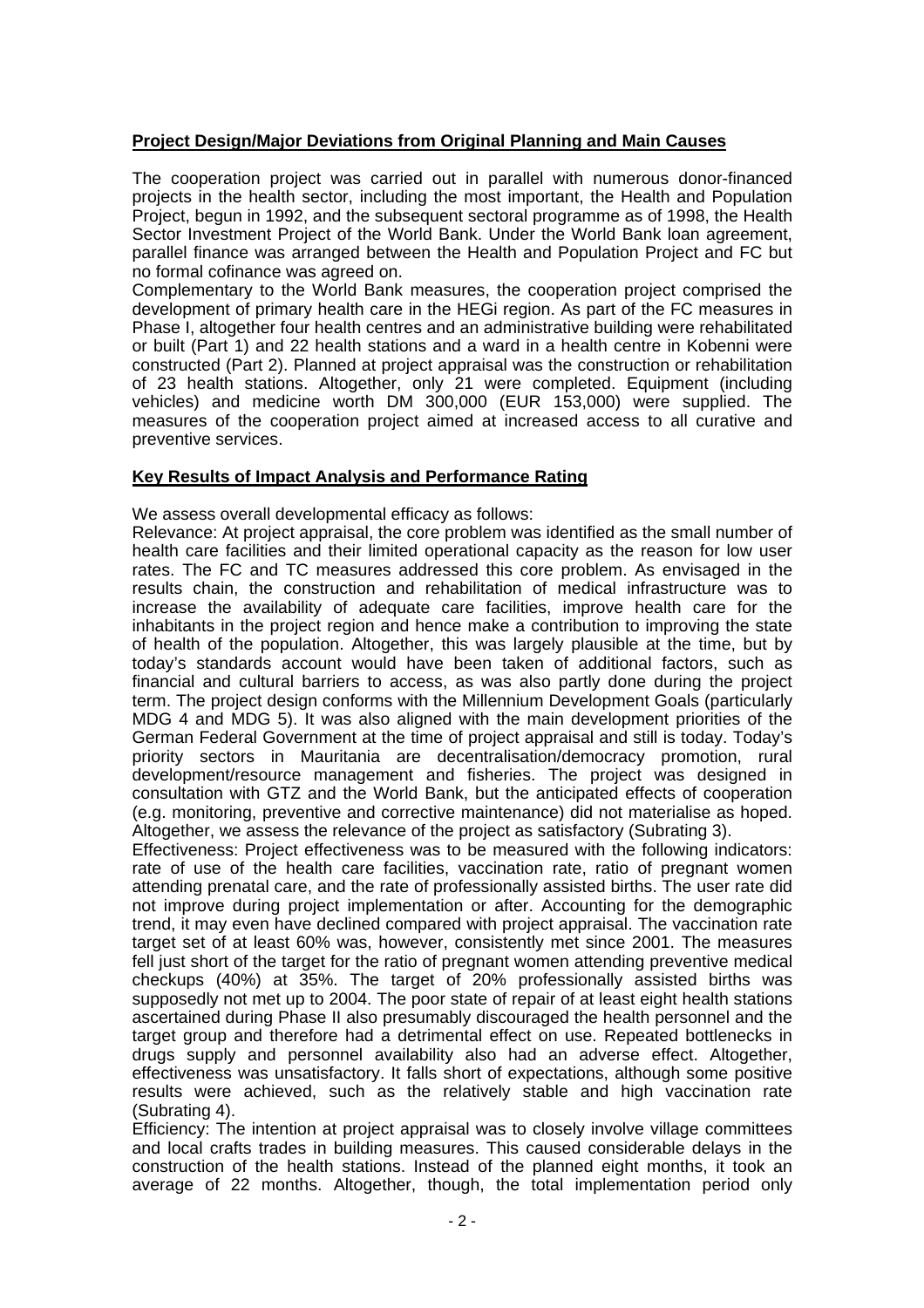increased from 48 to 54 months. Building quality proved to be unsatisfactory. During the local final inspection in January 1999, water supply and roof drainage defects were recorded at 50% of the health stations. Altogether, production efficiency must thus be judged as deficient. In view of the low capacity utilisation of the health care facilities this also holds for allocative efficiency. Altogether, the result is unsatisfactory (Subrating 4). Overarching developmental impacts: Apart from life expectancy, the major health indicators have stagnated in Mauritania for many years. When assessing overall objective achievement, account has to be taken of many factors of influence, also including the inputs of other donors (here GTZ and the World Bank). Moreover, the user rate of the health care facilities built or rehabilitated did not increase during project implementation, which poses an additional problem for assessing the connection between use and overall objective achievement. The FC project was, however, also intended to achieve other development-policy aims. Already at appraisal, the plan was to involve the target group in building measures. The final inspection found that a very good result was achieved from a cost-benefit standpoint, local crafts trades were qualified and local capacity and self-help strengthened. Persistent deficits in the crafts trades were to be offset by the good quality, motivation and improvisational ability of personnel. We may therefore suppose that FC had expected the close collaboration of the consultant with the target group and personnel in the health care facilities to initiate processes of equal developmental importance as building quality, that is target group autonomy. The target group was consequently expected to be able to deal with problems on its own. As emerged in the course of Phase II, eight out of the 21 health stations built or rehabilitated in Phase I were in a state of advanced disrepair and had to be rebuilt or rehabilitated in Phase II. The assumption at final inspection in Phase I that the target group would manage to solve its problems on its own was therefore too optimistic and the implementation plan for the health stations in Phase I must largely rate as a failure. Altogether, the overarching developmental impacts are assessed as insufficient, despite some constructive approaches (Subrating 4). The main reason were the excessive expectations attached to the implementation strategy.

Sustainability: The quality of the health services improved little during and after project implementation. Nor is the situation in the country likely to change fundamentally in the next few years, even if the rise in the number of medical personnel gives grounds for some hope (though the number of physicians has remained constant). Altogether, the development-policy framework in Mauritania is unfavourable. The EU has suspended cooperation with the exception of humanitarian aid in response to the coup d'état at the end of 2008. As far as is known, there is still no maintenance scheme either for equipment or buildings in the health sector. The adverse consequences of this became apparent in the course of the project, at least as far as the state of the buildings is concerned. Sustainability is therefore considered to be insufficient (Subrating 4).

Altogether, the FC project failed to achieve its objectives despite some positive outcomes. Overall performance is gauged as insufficient (Rating 4).

## **Notes on the methods used to evaluate project success (project rating)**

Projects are evaluated on a six-point scale, the criteria being relevance, effectiveness (outcome), "overarching developmental impact" and efficiency. The ratings are also used to arrive at a final assessment of a project's overall developmental efficacy. The scale is as follows:

- 1 Very good rating that clearly exceeds expectations
- 2 Good rating fully in line with expectations and without any significant shortcomings
- 3 Satisfactory rating project falls short of expectations but the positive results dominate
- 4 Unsatisfactory rating significantly below expectations, with negative results dominating despite discernible positive results